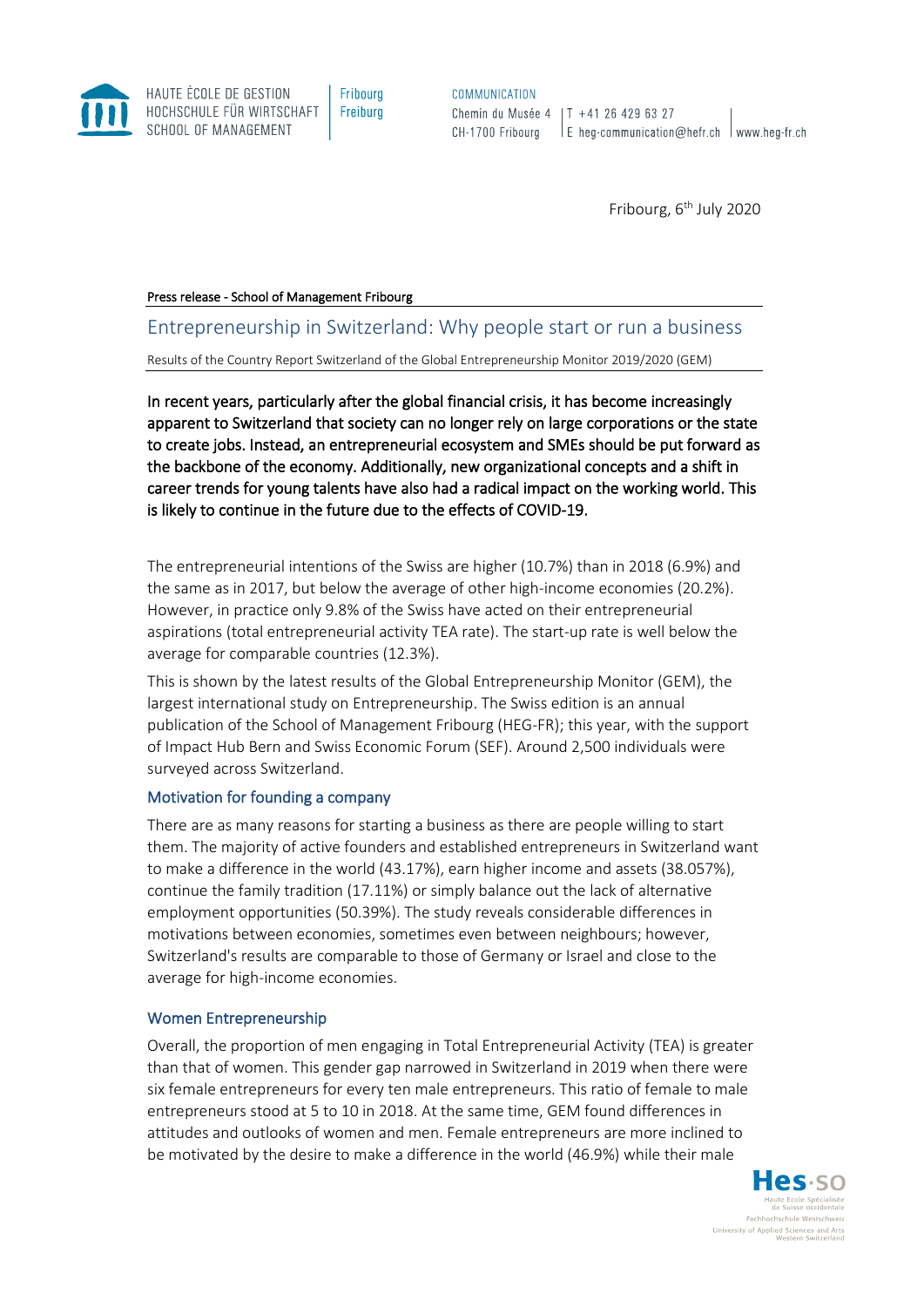

counterparts are more likely to be motivated by the desire to grow their wealth or earn a higher income (46.6%). Another great motivation among the men is the continuation of a family business (20.2%). Rico Baldegger, head of the Swiss study, says, "The *advancement of entrepreneurial activities in Switzerland is primarily based on the support for technology-based (often high-tech) start-ups and projects. The entrepreneurial ecosystem in Switzerland has made impressive progress in recent years, however, there remains a gender gap. The added value to an entrepreneurial ecosystem of women entrepreneurs, with their higher motivation to make a difference in the world, is shown in the new report. Thus, purpose-driven activities in, e.g. the health or social sector, or the special support of a circular economy project, could lend support to women entrepreneurs for the future. The impact of entrepreneurial activities should be the focus here!*

## SMEs, family tradition and succession as a new business start-up

In comparison to the average of high-income economies, Switzerland has a low rate of discontinuation of businesses (3.0%) and a high-established business ownership rate (11.6%) while entrepreneurial activities among employees are below average. The situation in the more mature phase of the entrepreneurial process can therefore be considered positive in Switzerland. An international comparison shows that new business ideas in Switzerland are of high quality. The proportion of companies founded on the basis of good opportunities is above average (67.6%), while those born out of necessity account for only 13.9%. This explains why founders have high growth expectations: a third of them indicated that they intend to hire six or more people in the next five years.

### Entrepreneurship Impact

International orientation: Swiss early-stage companies seem to have a very strong international orientation. Two-thirds of newly founded start-ups in Switzerland expect to generate revenue from foreign clients. Alongside Switzerland, Sweden (28.6%), Ireland (24.3%) and Slovenia (22.8%) top the list of the most robust export-oriented start-up nations.

Informal investments: Investments made by friends, family, neighbours, etc. play an important role in Switzerland. 8.9% of business people in Switzerland have invested an average of USD 20,000 in other entrepreneurial projects in the last three years.

Ecosystem with start-ups and dynamic SMEs: In principle, stronger SME networking within the start-up world is essential. It creates personal relationships and new networks over a longer period of time and entrepreneurs can fall back on these in a handover situation. In the case of family businesses, digitization is currently a core issue with a great need for action in the context of business succession. While the changing global environment brings challenges of different natures and scales, it is also evident that opportunities are abound - especially so for innovative and dynamic entrepreneurs.

## Download

The full report can be downloaded at:<http://www.heg-fr.ch/GEM>